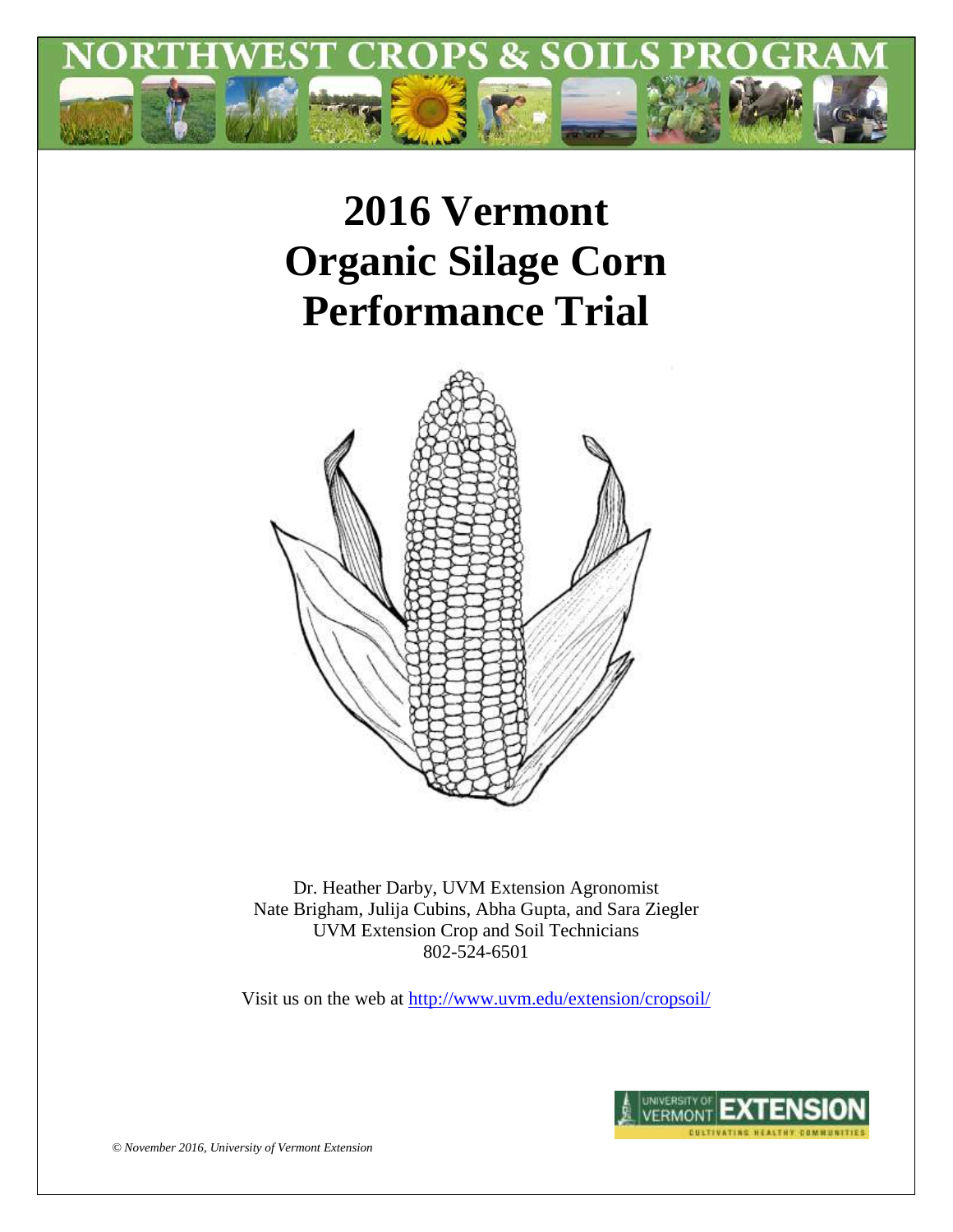### **2016 VERMONT ORGANIC SILAGE CORN PERFORMANCE TRIAL Dr. Heather Darby, University of Vermont Extension heather.darby[at]uvm.edu**

The University of Vermont Extension Northwest Crops and Soils Program conducted an organic silage corn variety trial in 2016 to provide unbiased performance comparisons of commercially available varieties. It is important to remember that the data presented are from a replicated research trial from only one location in Vermont and represent only one season. Crop performance data from additional tests in different locations and over several years should be compared before making varietal selections.

## **MATERIALS AND METHODS**

In 2016, an organic corn silage performance trial was conducted at the Borderview Research Farm in Alburgh, VT. The trial site was certified organic by Vermont Organic Farmers, LLC. Two seed companies submitted varieties for evaluation (Table 1). The organic corn grown at the Alburgh site had relative maturities (RM) ranging between 80-108 days. The specific varieties and their RMs are listed in Table 2.

#### **Table 1. Participating companies and contact information.**

| <b>Blue River Hybrids</b> |  |  |  |  |
|---------------------------|--|--|--|--|
| $2326$ $230th$ Street     |  |  |  |  |
| Ames, IA 50014            |  |  |  |  |
| $(800)$ 370-7979          |  |  |  |  |
|                           |  |  |  |  |

The soil type at the Alburgh location is a Benson rocky silt loam (Table 3). The seedbed was prepared with spring disking followed by a spike tooth harrow. The previous crop was organic barley. Plots were 30' long and consisted of two 30-inch rows. Plots were planted with a John Deere 1750 planter on 17- May at a seeding rate of 35,500 seeds per acre. The plot design was a randomized complete block with three replications.

Plots were fertilized with 3 tons per acre of poultry manure prior to planting. Weeds were controlled with early season tine weeding and periodic row cultivation. In late June, corn was side-dressed with 30 lbs of additional N per acre in the form of sodium nitrate. On 15-Sep and 30-Sep the corn was harvested with a John Deere 2-row chopper, and the forage wagon was weighed. A subsample of the harvested material was collected, dried, ground, and then analyzed at the University of Vermont's Testing Laboratory (Burlington, VT) for quality analysis. Dry matter yields were calculated and adjusted to 35% dry matter.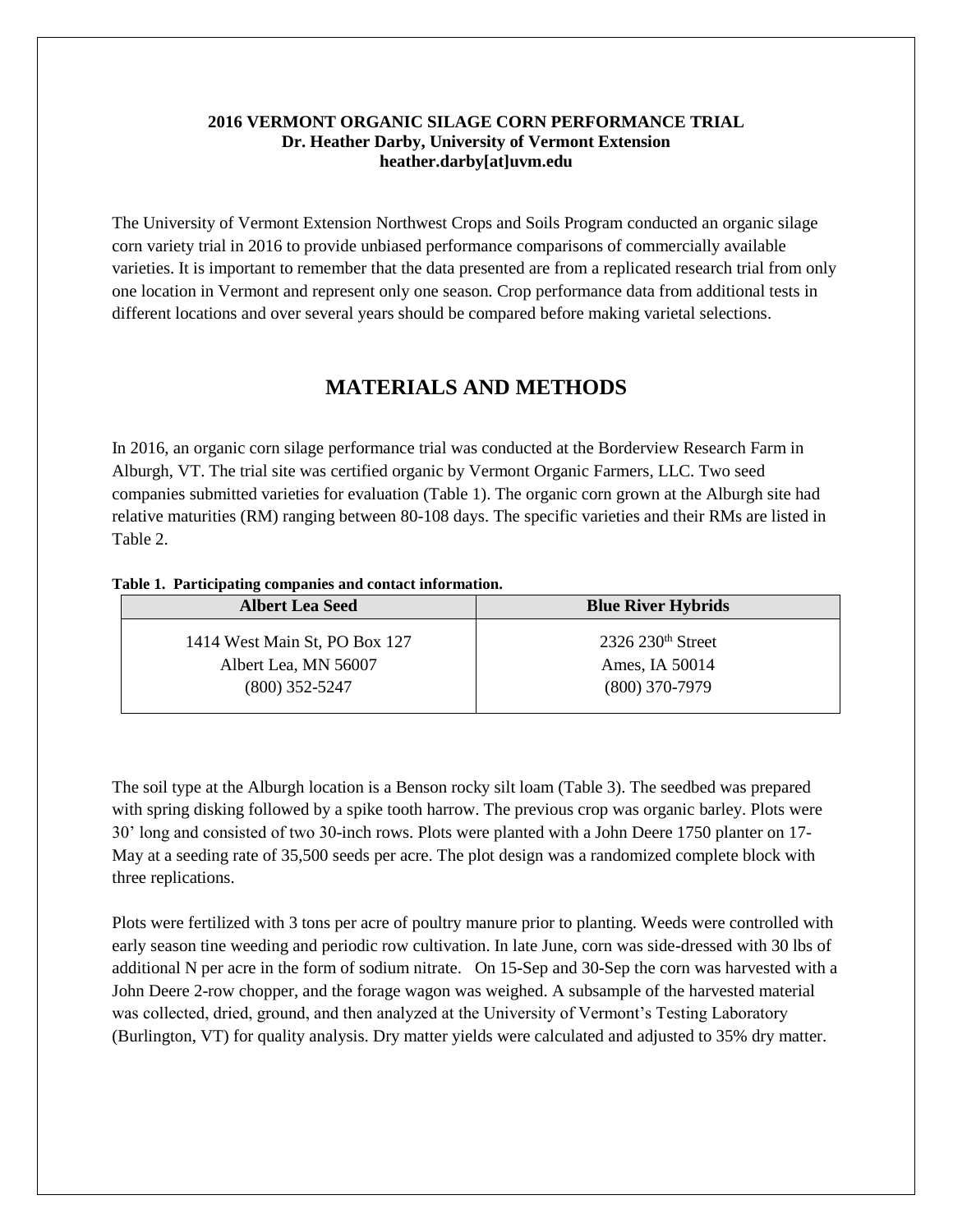| <b>Variety</b>   | Company                   | <b>RM</b><br>(days) |
|------------------|---------------------------|---------------------|
| Viking O.87-80N  | Albert Lea Seed           | 80                  |
| 21L90            | <b>Blue River Hybrids</b> | 85                  |
| Viking O.44-86N  | Albert Lea Seed           | 86                  |
| 27B16            | <b>Blue River Hybrids</b> | 88                  |
| Viking O.31-92N  | Albert Lea Seed           | 92                  |
| Viking 42-92 UNT | Albert Lea Seed           | 92                  |
| 34C17            | <b>Blue River Hybrids</b> | 93                  |
| 35M70            | <b>Blue River Hybrids</b> | 94                  |
| 40R73            | <b>Blue River Hybrids</b> | 97                  |
| Viking O.58-98GS | Albert Lea Seed           | 98                  |
| 43L96            | <b>Blue River Hybrids</b> | 98                  |
| Viking O.35-99N  | Albert Lea Seed           | 99                  |
| Viking O.69-99N  | Albert Lea Seed           | 99                  |
| Viking O.63-05N  | Albert Lea Seed           | 105                 |
| Viking O.59-06N  | Albert Lea Seed           | 106                 |
| Viking O.73-08GS | Albert Lea Seed           | 108                 |

**Table 2. Organic corn varieties evaluated in Alburgh, VT, 2016.**

**Table 3. Organic silage corn variety trial information, Alburgh, VT, 2016.**

|                           | <b>Borderview Research Farm</b><br>Alburgh, VT |
|---------------------------|------------------------------------------------|
| Soil type                 | Benson rocky silt loam                         |
| Previous crop             | Organic barley                                 |
| Row width (in)            | 30                                             |
| Plot size (ft)            | 5 x 30                                         |
| Seeding rate (seeds/acre) | 35,500                                         |
| Planting date             | $17-May$                                       |
| Tillage operations        | Spring disk, spike tooth harrow                |
| Harvest date              | 15-Sep and 30-Sep                              |

Silage quality was analyzed using the FOSS NIRS (near infrared reflectance spectroscopy) DS2500 Feed and Forage analyzer. Dried and coarsely ground plot samples were brought to the lab where they were reground using a cyclone sample mill (1mm screen) from the UDY Corporation. The samples were then analyzed using the FOSS NIRS DS2500 for crude protein (CP), starch, neutral detergent fiber (NDF), 48 hour digestible NDF (NDFD), total digestible nutrients (TDN), and milk per ton. A subset of samples (n=5) was sent to DairyOne forage laboratory (Ithaca, NY) for wet chemistry analysis. This information was used to bias our current NIR forage calibration.

Mixtures of true proteins, composed of amino acids, and nonprotein nitrogen make up the CP content of forages. The bulky characteristics of forage come from fiber. Forage feeding values are negatively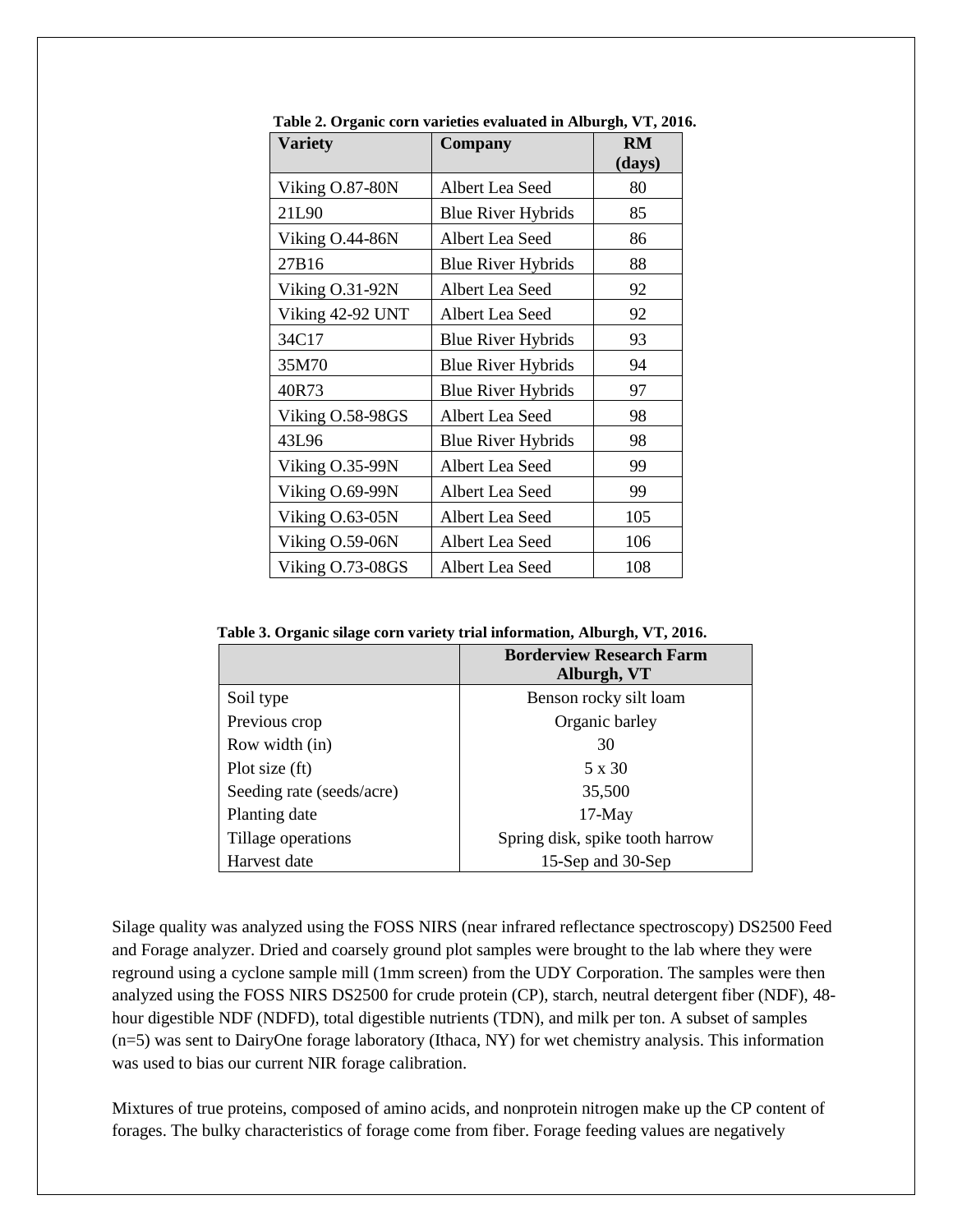associated with fiber since the less digestible portions of plants are contained in the fiber fraction. The detergent fiber analysis system separates forages into two parts: cell contents, which include sugars, starches, proteins, nonprotein nitrogen, fats and other highly digestible compounds; and the less digestible components found in the fiber fraction. The total fiber content of forage is contained in the neutral detergent fiber (NDF). Chemically, this fraction includes cellulose, hemicellulose, and lignin. Because of these chemical components and their association with the bulkiness of feeds, NDF is closely related to feed intake and rumen fill in cows. Recently, forage testing laboratories have begun to evaluate forages for NDF digestibility (NDFD). NDFD is the percent of NDF that is digestible in 48 hours. Evaluation of forages and other feedstuffs for NDFD is being conducted to aid prediction of feed energy content and animal performance. Research has demonstrated that lactating dairy cows will eat more dry matter and produce more milk when fed forages with optimum NDFD. Forages with increased NDFD will result in higher energy values and, perhaps more importantly, increased forage intakes. Forage NDFD can range from 20 – 80% NDF.

Net energy of lactation (NEL) is calculated based on concentrations of NDF. NE<sup>L</sup> can be used as a tool to determine the quality of a ration, but should not be considered the sole indicator of the quality of a feed, as  $NE<sub>L</sub>$  is affected by the quantity of a cow's dry matter intake, the speed at which her ration is consumed, the contents of the ration, feeding practices, the level of her production, and many other factors. Most labs calculate NE<sup>L</sup> at an intake of three times maintenance. Starch can also have an effect on NEL, where the greater the starch content, the higher the  $NE<sub>L</sub>$  (measured in Mcal per pound of silage), up to a certain point. High grain corn silage can have average starch values exceeding 40%. Non-structural Carbohydrate (NSC) are simple carbohydrates, such as starches and sugars, stored inside the cell that can be rapidly and easily digested by the animal. NSC is considered to serve as a readily available energy source and should be in the 30-40% range, on a dry matter basis. Total digestible nutrients (TDN) report the percentage of digestible material in silage. Total digestible nutrients are calculated from NDF and NDFD and express the differences in digestible material between silages.

The silage performance indices of milk per acre and milk per ton were calculated using a model derived from the spreadsheet entitled "MILK2006," developed by researchers at the University of Wisconsin. Milk per ton measures the pounds of milk that could be produced from a ton of silage. This value is generated by approximating a balanced ration meeting animal energy, protein, and fiber needs based on silage quality. The value is based on a standard cow weight and level of milk production. Milk per acre is calculated by multiplying the milk per ton value by silage dry matter yield. Therefore, milk per ton is an overall indicator of forage quality and milk per acre an indicator of forage yield and quality. Milk per ton and milk per acre calculations provide relative rankings of forage samples, but should not be considered as predictive of actual milk responses in specific situations for the following reasons:

- 1) Equations and calculations are simplified to reduce inputs for ease of use,
- 2) Farm to farm differences exist,
- 3) Genetic, dietary, and environmental differences affecting feed utilization are not considered.

Yield data and stand characteristics were analyzed using mixed model analysis using the mixed procedure of SAS (SAS Institute, 1999). Replications within trials were treated as random effects, and hybrids were treated as fixed. Hybrid mean comparisons were made using the Least Significant Difference (LSD) procedure when the F-test was considered significant  $(p<0.10)$ .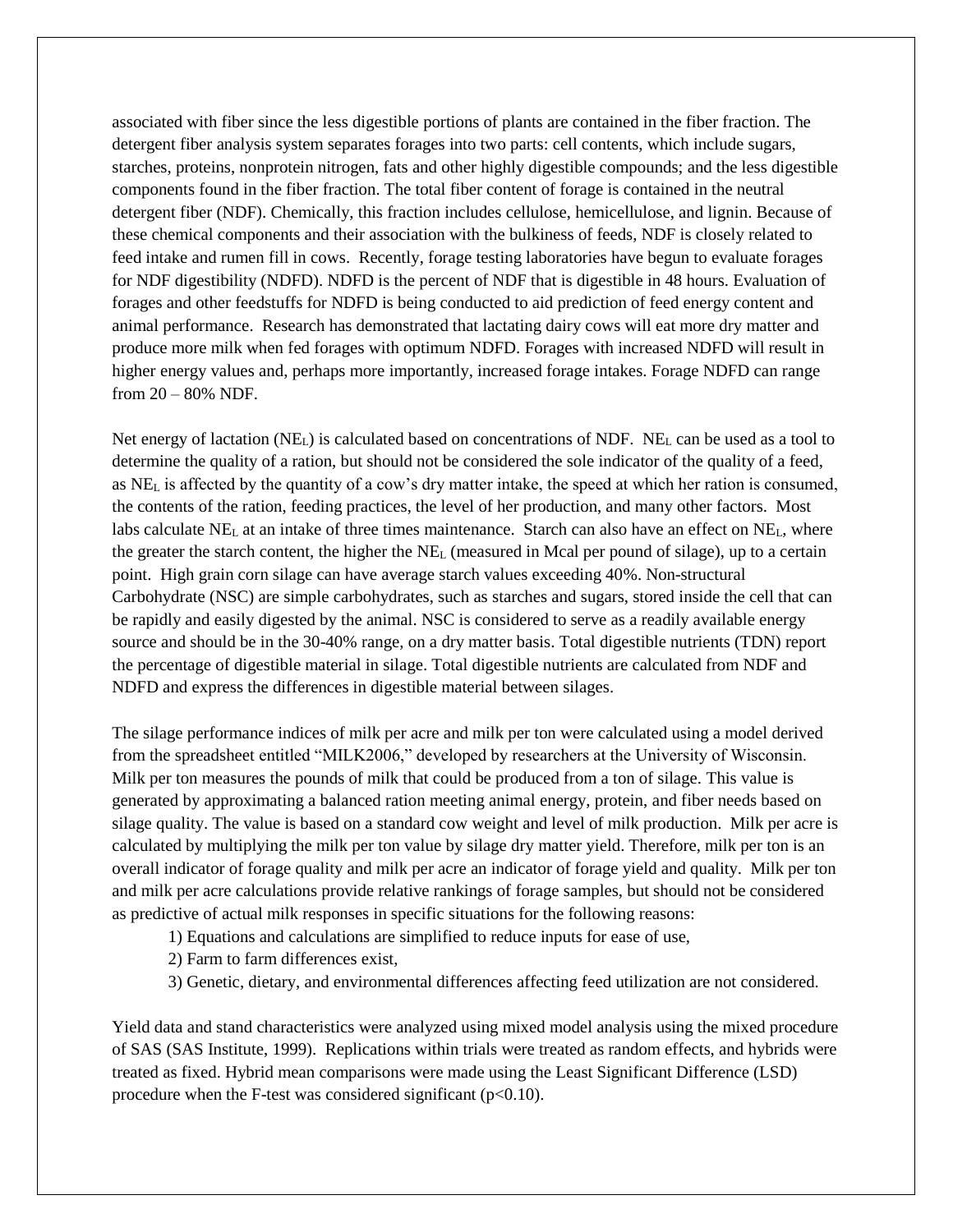Variations in yield and quality can occur because of variations in genetics, soil, weather, and other growing conditions. Statistical analysis makes it possible to determine whether a difference among hybrids is real or whether it might have occurred due to other variations in the field. At the bottom of each table a LSD value is presented for each variable (i.e. yield). Least Significant Differences (LSDs) at the 0.10 level of significance are shown. Where the difference between two hybrids within a column is equal to or greater than the LSD value at the bottom of the column, you can be sure that for 9 out of 10 times, there is a real difference between the two hybrids. Hybrids that were not significantly lower in

performance than the highest hybrid in a particular column are indicated with an asterisk. In the following example, hybrid C is significantly different from hybrid A but not from hybrid B. The difference between C and B is equal to 1.5, which is less than the LSD value of 2.0. This means that these hybrids did not differ in yield. The difference between C and A is equal to 3.0, which is greater than the LSD value of 2.0. This means that the yields of these hybrids were significantly different from one another.

| <b>Hybrid</b> | Yield  |
|---------------|--------|
| A             | 6.0    |
| B             | $7.5*$ |
| C             | $9.0*$ |
| <b>LSD</b>    | 2.0    |
|               |        |

## **RESULTS AND DISCUSSION**

Seasonal temperature and precipitation recorded at Borderview Research Farm in Alburgh, VT are reported in Table 4. Temperatures through June and July of the growing season were near historical averages, with warmer than normal temperatures at the beginning and end of the growing season (May and August and September). Rainfall through the growing season was less than normal – a total of 7.27 inches below normal through the growing season. There was a total of 2562 Growing Degree Days (GDDs) for May through September—268 GDDs more than the historical average.

| Alburgh, VT                               | May     | June          | July    | August  | September |
|-------------------------------------------|---------|---------------|---------|---------|-----------|
| Average temperature $(^{\circ}F)$         | 58.1    | 65.8          | 70.7    | 71.6    | 63.4      |
| Departure from normal                     | 1.80    | 0.00          | 0.10    | 2.90    | 2.90      |
|                                           |         |               |         |         |           |
| Precipitation (inches)                    | 1.50    | 2.80          | 1.80    | 3.00    | 2.50      |
| Departure from normal                     | $-1.92$ | $-0.88$       | $-2.37$ | $-0.93$ | $-1.17$   |
|                                           |         |               |         |         |           |
| Growing Degree Days (base $50^{\circ}$ F) | 340     | 481           | 640     | 663     | 438       |
| Departure from normal                     | 74      | $\mathcal{I}$ |         | 82      | 104       |

**Table 4. Summarized weather data for 2016 – Alburgh, VT.**

Based on weather data from a Davis Instruments Vantage Pro2 with WeatherLink data logger. Historical averages are for 30 years of NOAA data (1981-2010) from Burlington, Vermont.

Yield results are listed in Table 5. Dry matter yields were calculated and adjusted to 35% dry matter. The average yield for the organic silage corn trial was 22.3 tons  $ac^{-1}$  and ranged from 29.3 to 18.0 tons  $ac^{-1}$ (Figure 1). The highest yield variety was Blue River variety '43L96'. Five other varieties ('0.59-06N', '42-92 UNT', '0.63-05N', '0.73-08GS' and '27B16') had statistically similar yield. It is important to note that all varieties were higher than the desired 35% DM at the time of harvest. This was partially due to very dry conditions around harvest and to an equipment breakdown causing delays in corn harvest.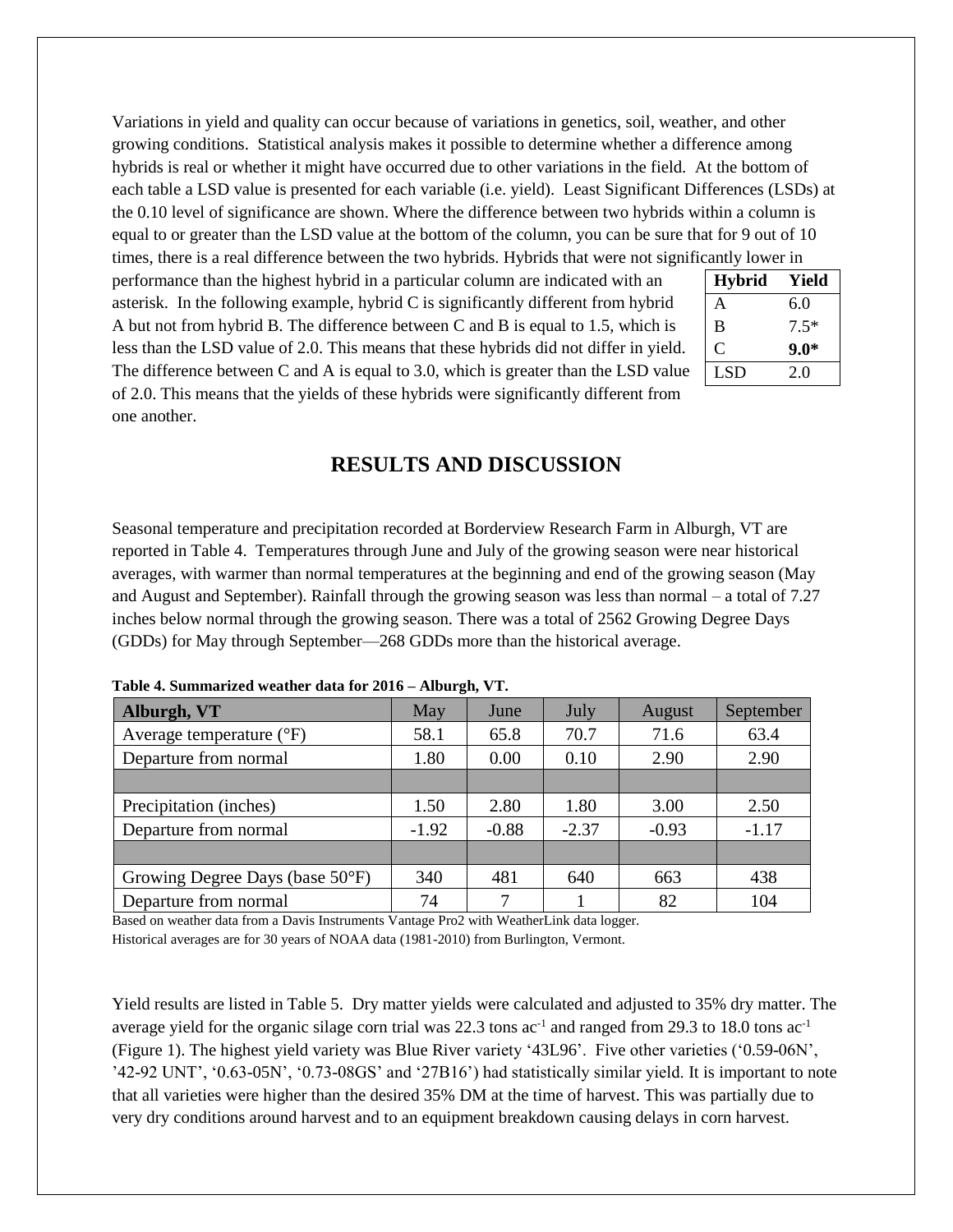| <b>Variety</b>    | Company                   | <b>Relative</b><br>maturity | Harvest DM <sup>†</sup> | Yield @ $35\%$ DM |  |  |
|-------------------|---------------------------|-----------------------------|-------------------------|-------------------|--|--|
|                   |                           | days                        | $\%$                    | tons $ac^{-1}$    |  |  |
| O.87-80N          | Albert Lea Seed           | 80                          | 38.7                    | 18.3              |  |  |
| 21L90             | <b>Blue River Hybrids</b> | 85                          | 39.7                    | 22.2              |  |  |
| $O.44 - 86N$      | Albert Lea Seed           | 86                          | 39.9                    | 21.5              |  |  |
| 27B16             | <b>Blue River Hybrids</b> | 88                          | 40.9                    | $23.1*$           |  |  |
| O.31-92N          | Albert Lea Seed           | 92                          | $37.9*$                 | 21.8              |  |  |
| 42-92 UNT         | Albert Lea Seed           | 92                          | $36.9*$                 | $24.3*$           |  |  |
| 34C17             | <b>Blue River Hybrids</b> | 93                          | 39.6                    | 19.2              |  |  |
| 35M70             | <b>Blue River Hybrids</b> | 94                          | $35.2*$                 | 19.3              |  |  |
| 40R73             | <b>Blue River Hybrids</b> | 97                          | $34.3*$                 | 22.8              |  |  |
| O.58-96GS         | Albert Lea Seed           | 98                          | 39.4                    | 18.0              |  |  |
| 43L96             | <b>Blue River Hybrids</b> | 98                          | 39.5                    | $29.3*$           |  |  |
| O.35-99N          | Albert Lea Seed           | 99                          | 37.5                    | 21.7              |  |  |
| $O.69 - 99N$      | Albert Lea Seed           | 99                          | $36.1*$                 | 21.6              |  |  |
| $O.63 - 05N$      | Albert Lea Seed           | 105                         | $35.7*$                 | $23.9*$           |  |  |
| $O.59 - 06N$      | Albert Lea Seed           | 106                         | $34.1*$                 | $26.6*$           |  |  |
| O.73-08GS         | Albert Lea Seed           | 108                         | $34.4*$                 | $23.8*$           |  |  |
| LSD(p<0.10)       |                           |                             | 4.10                    | 6.31              |  |  |
| <b>Trial Mean</b> |                           |                             | 37.7                    | 22.3              |  |  |

**Table 5. Harvest characteristics of 16 organic corn silage varieties – Alburgh, VT, 2016.**

\*Treatments indicated with an asterisk did not perform significantly lower than the top-performing treatment. Treatments shown in **bold** are of the highest value or top performing.

**†**DM, dry matter



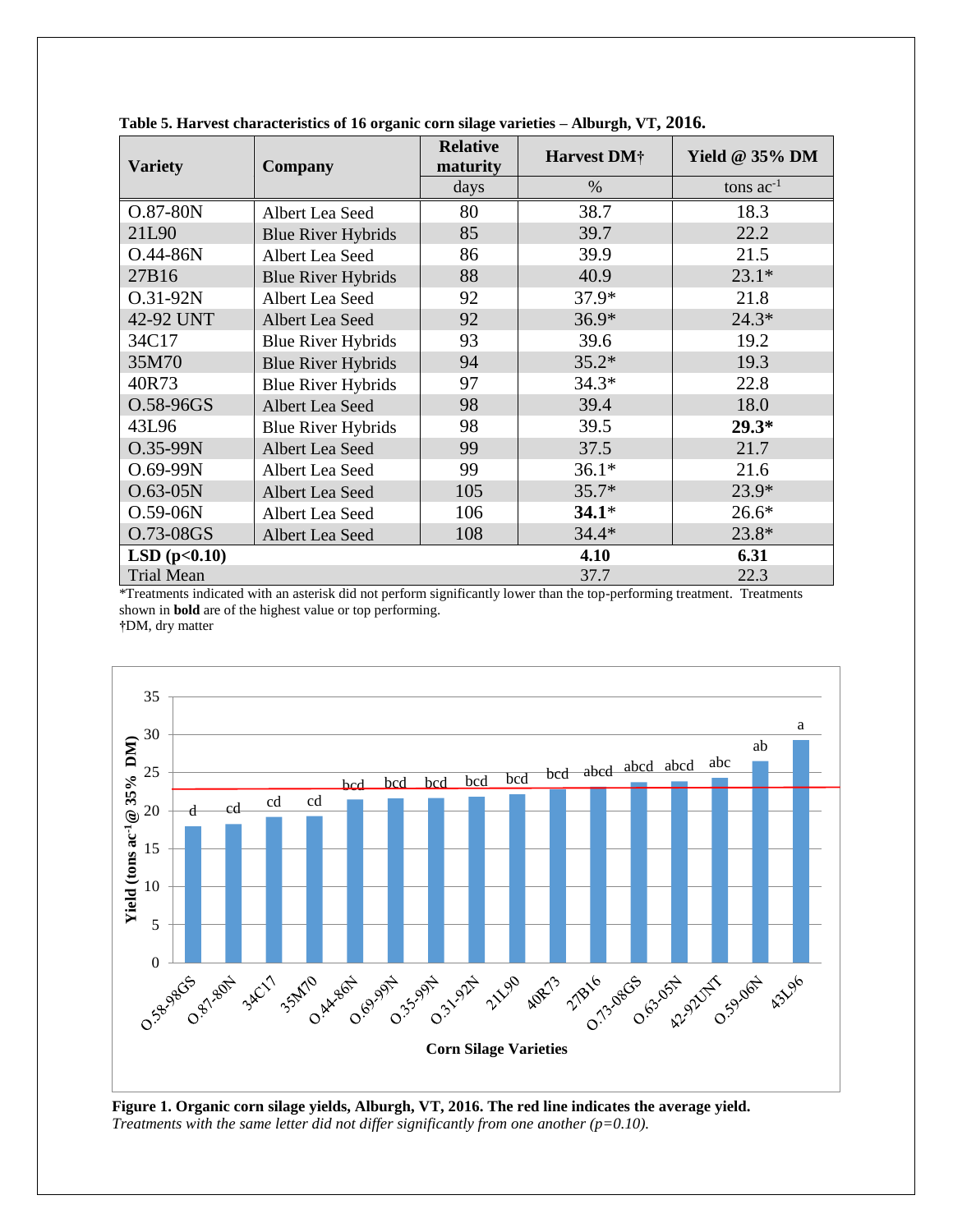The quality results for the organic corn silage varieties are presented in Table 6. The Blue River Hybrid variety 40R73 had the highest CP concentration but was not statistically different from the other varieties. The Viking variety O.44-86N was the top performing variety in terms of NDFD but was not statistically different than the varieties 21L90, O.31-92N, 42-92 UNT, 34C17, 35M70, and O.63-05N. The varieties did not different significantly from each other in ADF, NDF, TDN, NEL, or Milk per ton. The Blue River Hybrid variety 43L96 produced the highest milk per acre but was statistically similar to varieties 42-92 UNT, O.63-05N, O.59-06N, and O.73-08GS.

| <b>Variety</b>    | Company                   | <b>RM</b> | $\bf CP$     | <b>ADF</b>          | <b>NDF</b>        | <b>NDFD</b>          | <b>TDN</b>   | NE <sub>L</sub> | <b>Milk per</b>   |                                |
|-------------------|---------------------------|-----------|--------------|---------------------|-------------------|----------------------|--------------|-----------------|-------------------|--------------------------------|
|                   |                           | days      | $%$ of<br>DM | $%$ of<br><b>DM</b> | % of<br><b>DM</b> | $%$ of<br><b>NDF</b> | $%$ of<br>DM | Mcal/lb         | $ton^{-1}$<br>lbs | $\rm{acre}^{-1}$<br><b>lbs</b> |
| O.87-80N          | Albert Lea Seed           | 80        | 7.77         | 25.1                | 48.0              | 69.2                 | 61.7         | 0.62            | 2680              | 17309                          |
| 21L90             | <b>Blue River Hybrids</b> | 85        | 7.12         | 24.9                | 46.7              | $70.5*$              | 63.6         | 0.64            | 2810              | 21948                          |
| O.44-86N          | Albert Lea Seed           | 86        | 7.76         | 20.8                | 41.5              | $71.3*$              | 64.7         | 0.65            | 2888              | 21741                          |
| 27B16             | <b>Blue River Hybrids</b> | 88        | 7.75         | 24.4                | 45.6              | 69.3                 | 62.4         | 0.62            | 2723              | 22114                          |
| O.31-92N          | Albert Lea Seed           | 92        | 7.39         | 23.5                | 44.8              | $70.2*$              | 63.6         | 0.64            | 2809              | 21409                          |
| 42-92 UNT         | Albert Lea Seed           | 92        | 8.43         | 23.4                | 44.3              | $70.6*$              | 65.0         | 0.65            | 2913              | 24810*                         |
| 34C17             | <b>Blue River Hybrids</b> | 93        | 8.80         | 25.6                | 48.3              | 70.8*                | 61.5         | 0.61            | 2662              | 17865                          |
| 35M70             | <b>Blue River Hybrids</b> | 94        | 8.88         | 24.3                | 46.7              | $70.6*$              | 64.4         | 0.64            | 2873              | 19471                          |
| 40R73             | <b>Blue River Hybrids</b> | 97        | 9.41         | 22.2                | 43.3              | 68.5                 | 61.4         | 0.61            | 2652              | 20264                          |
| O.58-98GS         | Albert Lea Seed           | 98        | 7.44         | 22.7                | 43.7              | 69.4                 | 64.3         | 0.65            | 2870              | 18054                          |
| 43L96             | <b>Blue River Hybrids</b> | 98        | 8.58         | 23.1                | 44.7              | 69.4                 | 63.7         | 0.64            | 2816              | 28877*                         |
| O.35-99N          | Albert Lea Seed           | 99        | 8.16         | 21.5                | 41.6              | 69.0                 | 65.0         | 0.66            | 2920              | 22164                          |
| O.69-99N          | Albert Lea Seed           | 99        | 8.97         | 24.8                | 46.1              | 68.6                 | 64.0         | 0.64            | 2847              | 21447                          |
| $O.63-05N$        | Albert Lea Seed           | 105       | 8.31         | 23.6                | 43.6              | $70.0*$              | 66.8         | 0.67            | 3048              | 25447*                         |
| $O.59-06N$        | Albert Lea Seed           | 106       | 8.74         | 24.2                | 45.3              | 68.7                 | 65.0         | 0.65            | 2924              | 27162*                         |
| O.73-08GS         | Albert Lea Seed           | 108       | 8.13         | 23.5                | 44.8              | 68.8                 | 65.0         | 0.65            | 2912              | 24343*                         |
| LSD(p<0.10)       |                           |           | <b>NS</b>    | <b>NS</b>           | <b>NS</b>         | 1.60                 | <b>NS</b>    | <b>NS</b>       | <b>NS</b>         | 6018                           |
| <b>Trial Mean</b> |                           |           | 8.16         | 23.6                | 44.9              | 69.7                 | 63.9         | 0.64            | 2834              | 22152                          |

#### **Table 6. Silage quality of organic corn varieties, Alburgh, VT.**

Top performing variety is indicated in **bold**.

Varieties that did not perform significantly lower than the top performing variety are indicated with an asterisk \*.

NS – No significant differences detected between varieties.

Figure 2 displays the relationship between milk per ton and milk per acre. The dotted lines dividing the figure into four quadrants represent the mean milk per ton and mean milk per acre. Therefore, hybrids that fall above the lines performed better than the average and hybrids below the lines performed below average. Milk per ton measures the pounds of milk that could theoretically be produced from one ton of silage. Milk per acre is calculated by multiplying milk per ton by dry matter yield. Thus, milk per ton is an overall indicator of forage quality and milk per acre is an indicator of forage yield and quality. Shown in Figure 2 is a comparison of how each variety ranked in terms of milk per ton and milk per acre. The varieties O.35-99N, O.73-08GS, 42-92UNT, O.63-05N, and O.59-06N had high yield and quality.